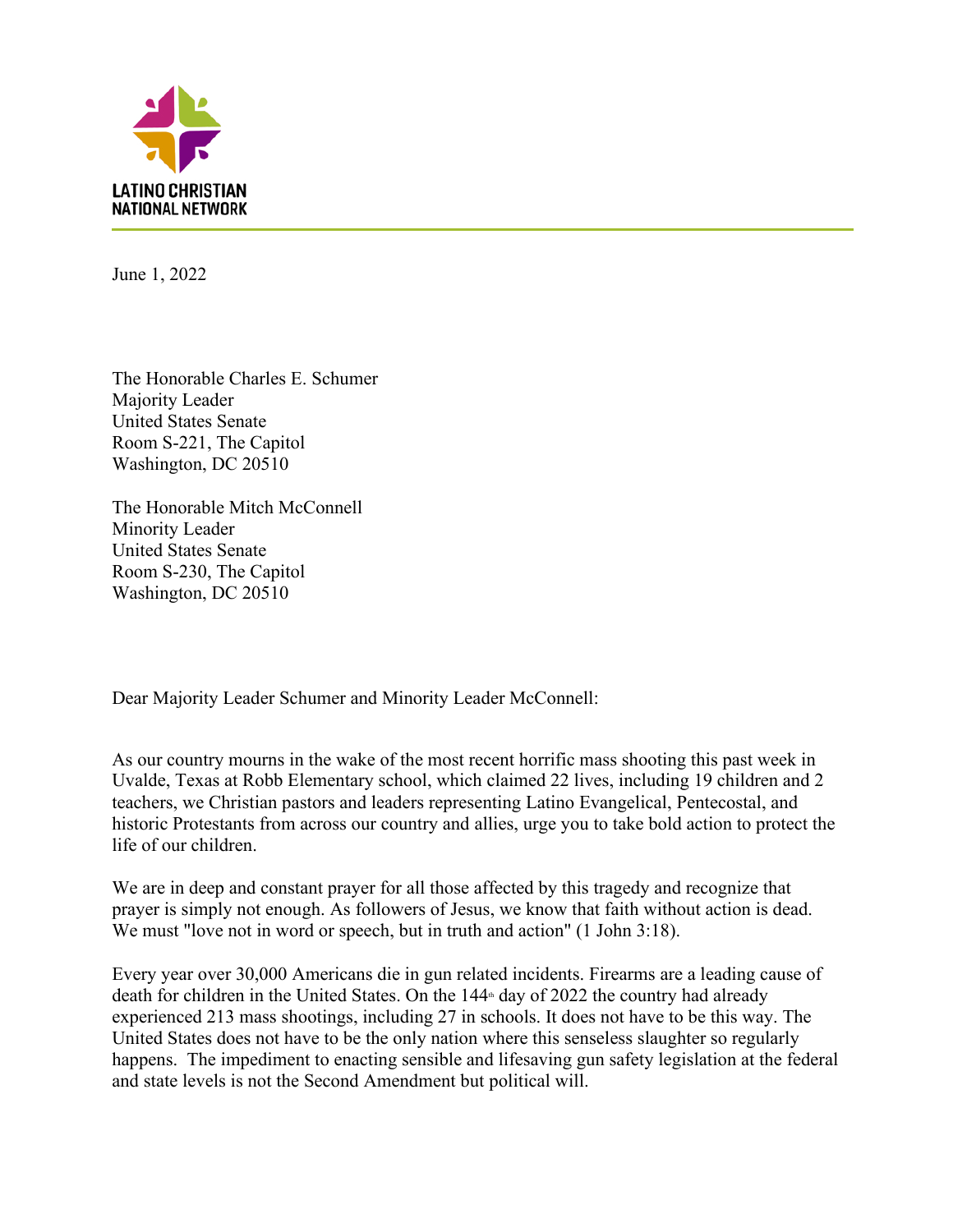Accordingly, we urge you to act now to ban assault weapons, mandate universal background checks and pass sensible "red flag" laws to keep guns out of the hands of those with violent histories, including those who have perpetrated domestic violence. We also urge you to appropriate funds for the Center for Disease Control and Prevention to research gun violence and ask you to fund community intervention strategies that have proven effective in preventing gun violence.

Thousands of our children have died while Congress refuses to enact sensible gun laws supported by the majority of Americans. The lives and future of our children is in yours and our hands. As faith leaders, mother, fathers, tías, tíos, abuelas and abuelos, we implore you in the name of Jesus to enact legislation to protect the lives of our children and our communities.

Sincerely,

Rev. Carlos Malave, President Latino Christian National Network

Rev. Dr. Alexia Salvatierra, Academic Dean Centro Latino, Fuller Theological Seminary

Rev. Adam Russell Taylor, President Sojourners

Lisa Trevino Cummins, President Urban Strategies

Rev. Eddy Alemán, General Secretary Reformed Church in America

Rev. Dr. Elizabeth Conde-Frazier, Executive Director Association for Hispanic Theological Education

The Rev. Canon Dr. Anthony Guillén, Director of Ethnic Ministries & Missioner for Latino/Hispanic Ministries The Episcopal Church

Rev. Ruben N. Ortiz, Latino Field Ministries Coordinator Cooperative Baptist Fellowship

Jesse Rincones, Executive Director Hispanic Baptist Convention of Texas

Rev. Efrain Pineda, President & Senior Pastor Congreso RED & Vida Church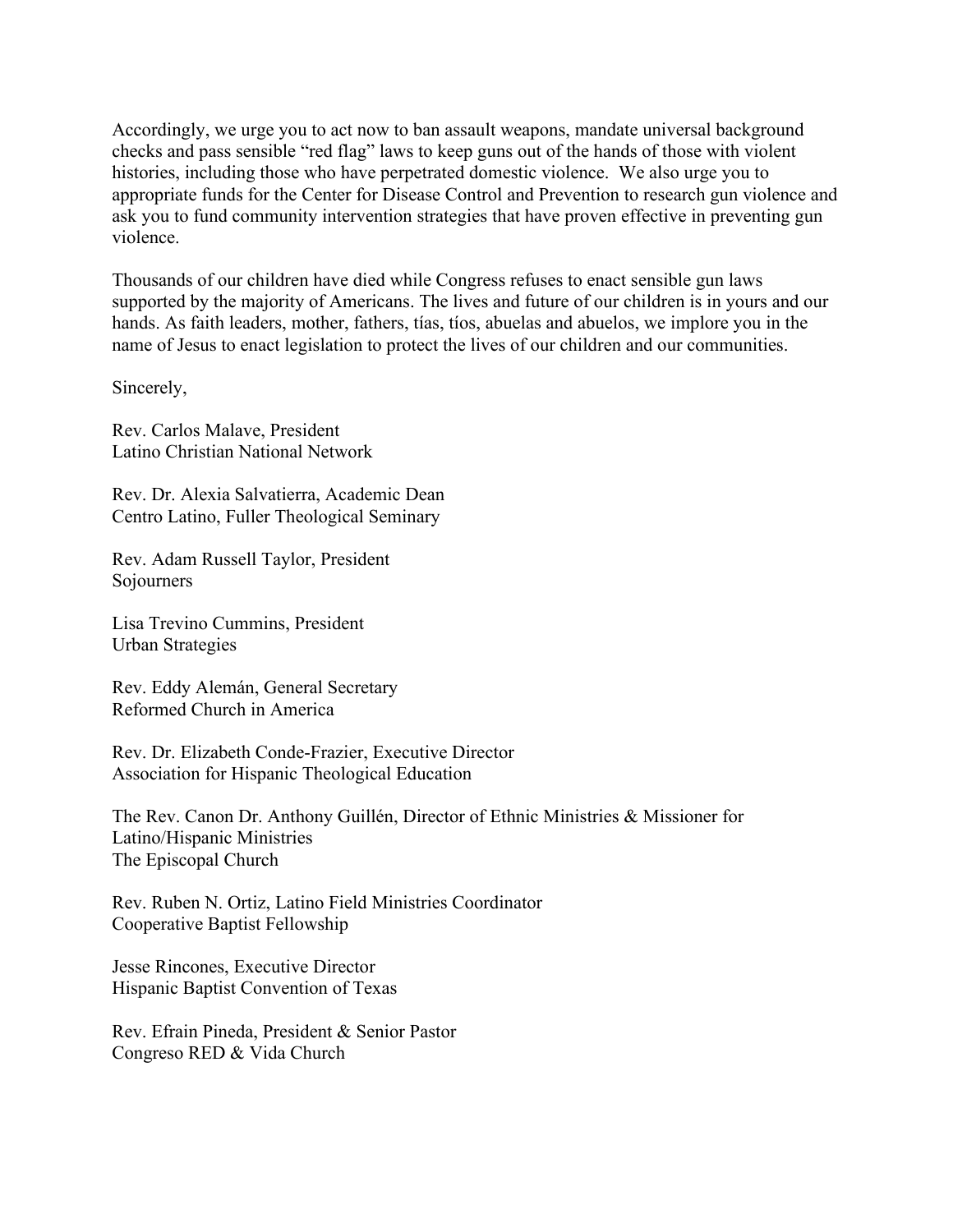Rev. Lori Tapia, National Pastor for Hispanic Ministries Christian Church (Disciples of Christ) in the U.S. and Canada

Rev. Doug Avilesbernal, Executive Minister, Bishop American Baptist Churches

Rev. Dr. Jeffrey Haggray, Executive Director, American Baptist Home Mission Societies

Rev. Roberto Ochoa, Minister for Ethnic Inclusion & Congregational Support for Rural & Small Churches United Church of Christ

Dr. Norlan Hernández, Director Jesse Miranda Center at Vanguard University

Agustin Quiles, President Mission Talk

Bishop José García Church of God of Prophecy

Rev. Dr. Sergio Navarrete, Superintendent of Southern Pacific District Assemblies of God

Rev. Karen Figueroa, Academic Dean Centro Hispano de Estudios Teológicos, Evangelical Covenant Church

Elder Marco A. Grimaldo, Strategist Bread for the World

Karen Gonzalez, Author of the *The God Who Sees*

Sandra Ovalle, Director of Campaigns and Mobilizing Sojourners

Rev. Carlos Rincon, Senior Pastor Centro de Vida Victoriosa, Assemblies of God

Rev. John H Caicedo, Senior Pastor Iglesia Cristiana el Sembrador, Christian Reformed Church of North America

Rev. Inés Velásquez-McBryde, Lead Pastor The Church We Hope For